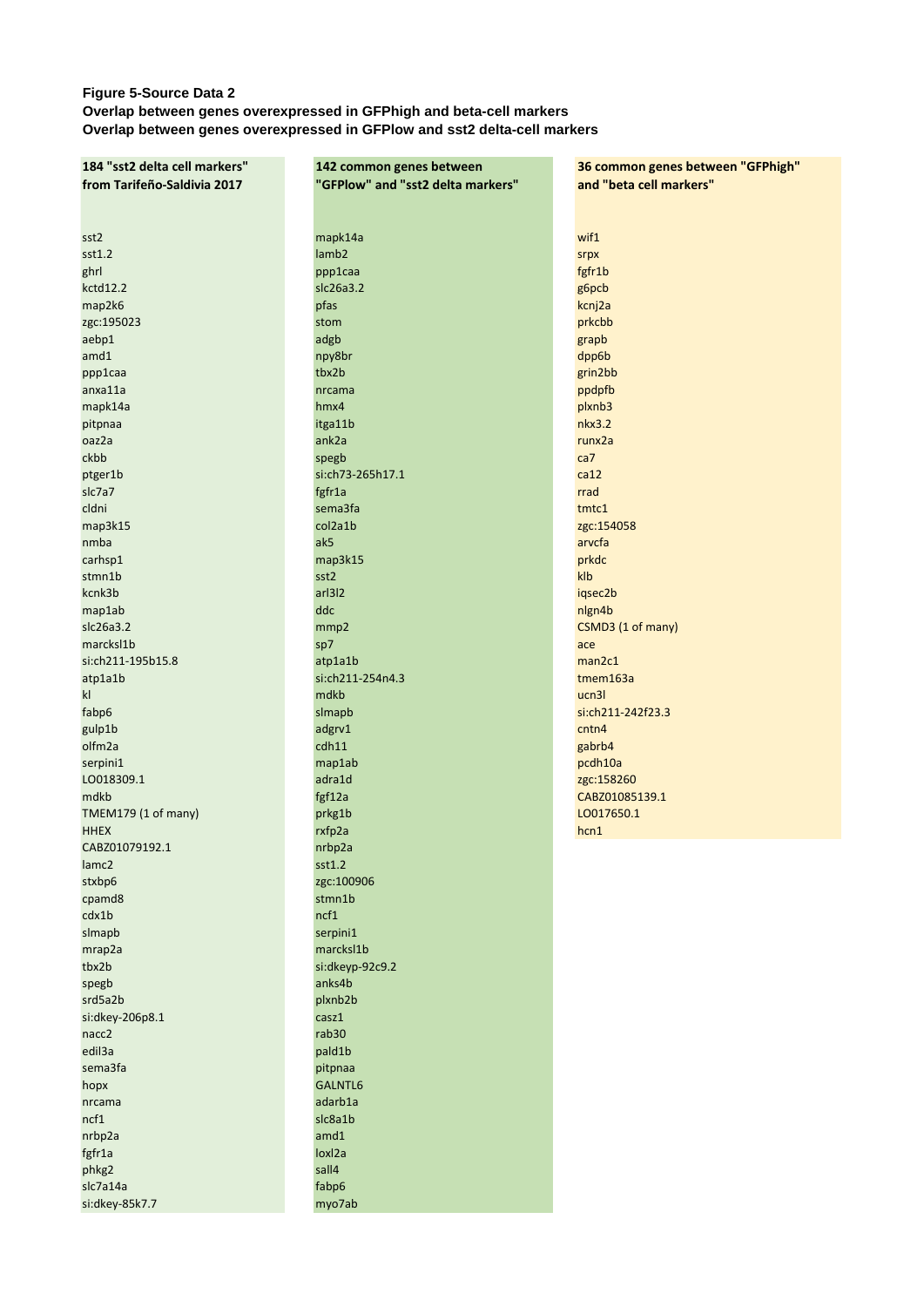$cdh11$ maptb lamb<sub>2</sub> si:dkey-85k7.7 zgc:100906 si:dkey-280e21.3 loxl2a adra1d prkg1b tshz3a srpx2 rxfp2a napbb pygma pfas yjefn3 stom npy8br **DUT** ddc nhsb tmcc3 ak5 wnk4b rab30 ank2a ca6 kcnt1 arl3l2  $gpr4$ irs1 ifitm5 mertka mmp2 syt10 sgcd chgb CABZ01088484.1 znf1003 plppr5a tub si:dkey-166d12.2 myo7ab  $nr0b1$ adcyap1r1a adgrv1 bmp7b CU019662.1  $hmx4$ slc8a1b Irrc39 prss23  $Imf2a$ itga11b si:ch211-152p11.4 hpcal4 ttc6 pear1 GALNTL6 reep6 axdnd1 cavin1b bahcc1b Irrc7 col2a1b trpc5b si:dkey-118k5.3

tmcc3  $cntn1b$ kcnk3b zgc:195023 carhsp1 si:dkey-166d12.2  $kctd12.2$ irs1 phkg2 ghrl cldni slc7a7 pknox2 pygma celsr3 ca6 si:dkey-280e21.3 cpamd8 LO018309.1 stoml3b plppr5a gulp1b cavin1b CU019662.1 si:ch211-216b21.2 pear1 trpc5b yjefn3 bmp7b syngap1a nmba lamc<sub>2</sub> napbb slc26a4 si:ch211-168d1.3 hpcal4 Irrc39 tgfb2l cntnap5l mertka mrap2a chgb anxa11a lypd6b pdgfd olfm2a  $Imf2a$ pacs2 kcnt1 si:ch211-152p11.4  $\mathsf{kl}$ nhsb bahcc1b reep6 tshz3a maptb FAT3 (1 of many) si:dkey-118k5.3 stxbp6 wnk4b hopx TMEM179 (1 of many) fam20cb aebp1 zmat4a edil3a artnb